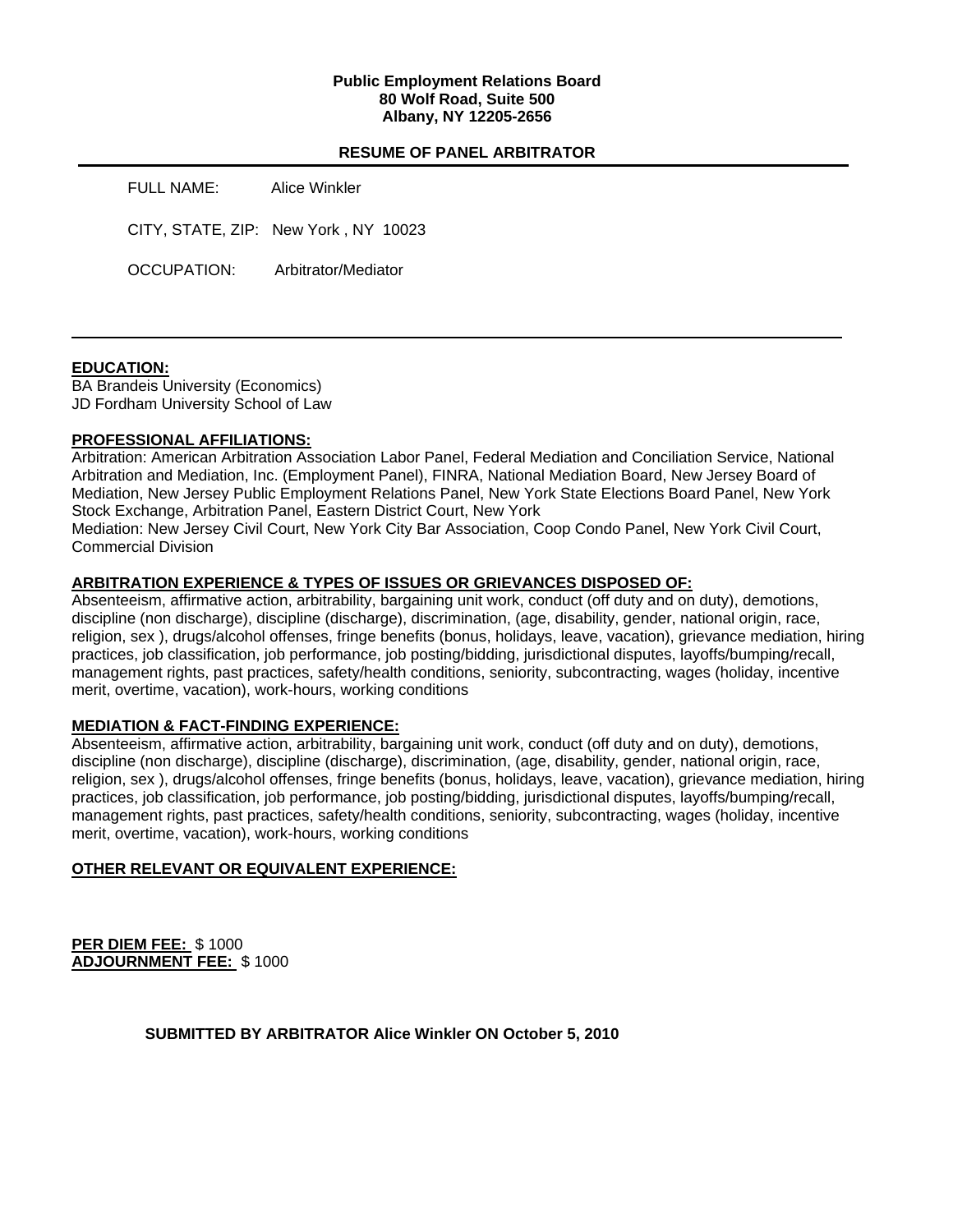#### **Public Employment Relations Board 80 Wolf Road, Suite 500 Albany, NY 12205-2656**

# **BILLING DISCLOSURE STATEMENT**

## ARBITRATOR'S NAME:

The following is a description of my fees and expenses:

# A) HEARING TIME.

- (1) My per diem is \$1000 for each day or any part thereof spent hearing a case.
- (2) If a hearing day exceeds 8 hours, I charge:

 $\Box$ a second full per diem  $\boxtimes$ a prorated per diem

 $\Box$ no additional charge  $\Box$ other (describe) :

(3) Additional comments: Prprated per diem are billed in 1/2 day increments.

# B) STUDY TIME.

- (1) I charge \$ 1000 for each day spent in preparation of the opinion and award.
- (2) This charge  $\boxtimes$  will  $\Box$  will not be prorated for partial days devoted to such preparation.
- (3) Additional comments:

# C) TRAVEL TIME AND EXPENSES.

(1) When travel time plus hearing time exceeds 8 hours in a calendar day:

 $\Box$  Not applicable (no additional charge)

 $\boxtimes$  I charge as follows (describe): Prorated amt.

(2) I charge for actual, travel-related expenses incurred in connection with the case  $\boxtimes$ YES  $\Box$  NO.

Where appropriate, a mileage charge for auto travel will be billed at:

 $\boxtimes$  Prevailing IRS rate  $\Box$  Other (describe):

(3) When the scheduled hearing day(s) requires an overnight stay:

There is no charge, other than for lodging and subsistence.

 $\boxtimes$ I charge as follows (describe): Lodigng

(4) Additional Comments: